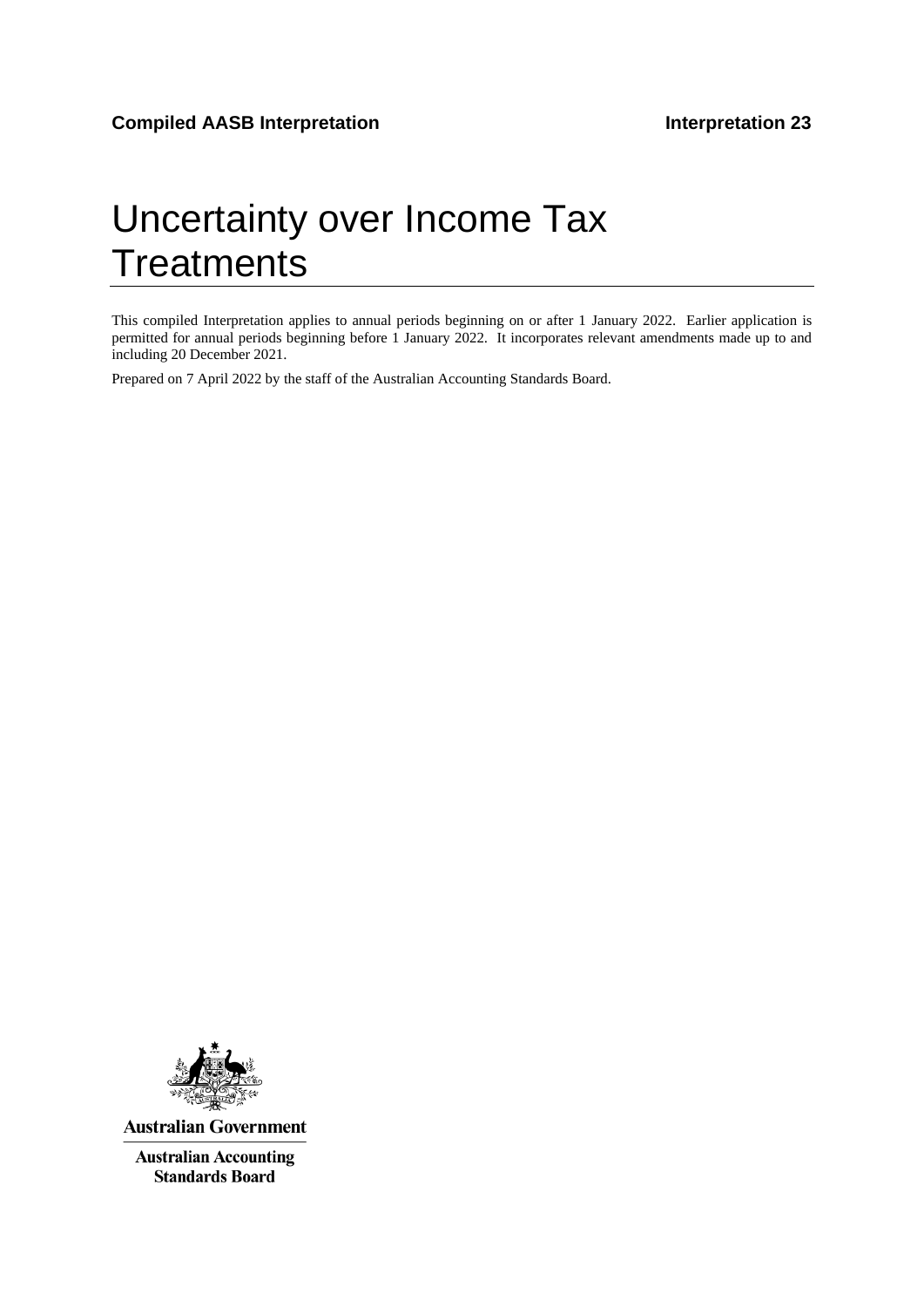# **Obtaining copies of Interpretations**

Compiled versions of Interpretations, original Interpretations and amending Standards (see Compilation Details) are available on the AASB website: www.aasb.gov.au.

Australian Accounting Standards Board PO Box 204 Collins Street West Victoria 8007 AUSTRALIA

Phone:  $(03)$  9617 7600<br>E-mail: standard@aasb. standard@aasb.gov.au Website: www.aasb.gov.au

#### **Other enquiries**

| Phone:  | $(03)$ 9617 7600     |
|---------|----------------------|
| E-mail: | standard@aasb.gov.au |

#### COPYRIGHT

© Commonwealth of Australia 2022

This compiled AASB Interpretation contains IFRS Foundation copyright material. Reproduction within Australia in unaltered form (retaining this notice) is permitted for personal and non-commercial use subject to the inclusion of an acknowledgment of the source. Requests and enquiries concerning reproduction and rights for commercial purposes within Australia should be addressed to The National Director, Australian Accounting Standards Board, PO Box 204, Collins Street West, Victoria 8007.

All existing rights in this material are reserved outside Australia. Reproduction outside Australia in unaltered form (retaining this notice) is permitted for personal and non-commercial use only. Further information and requests for authorisation to reproduce for commercial purposes outside Australia should be addressed to the IFRS Foundation at www.ifrs.org.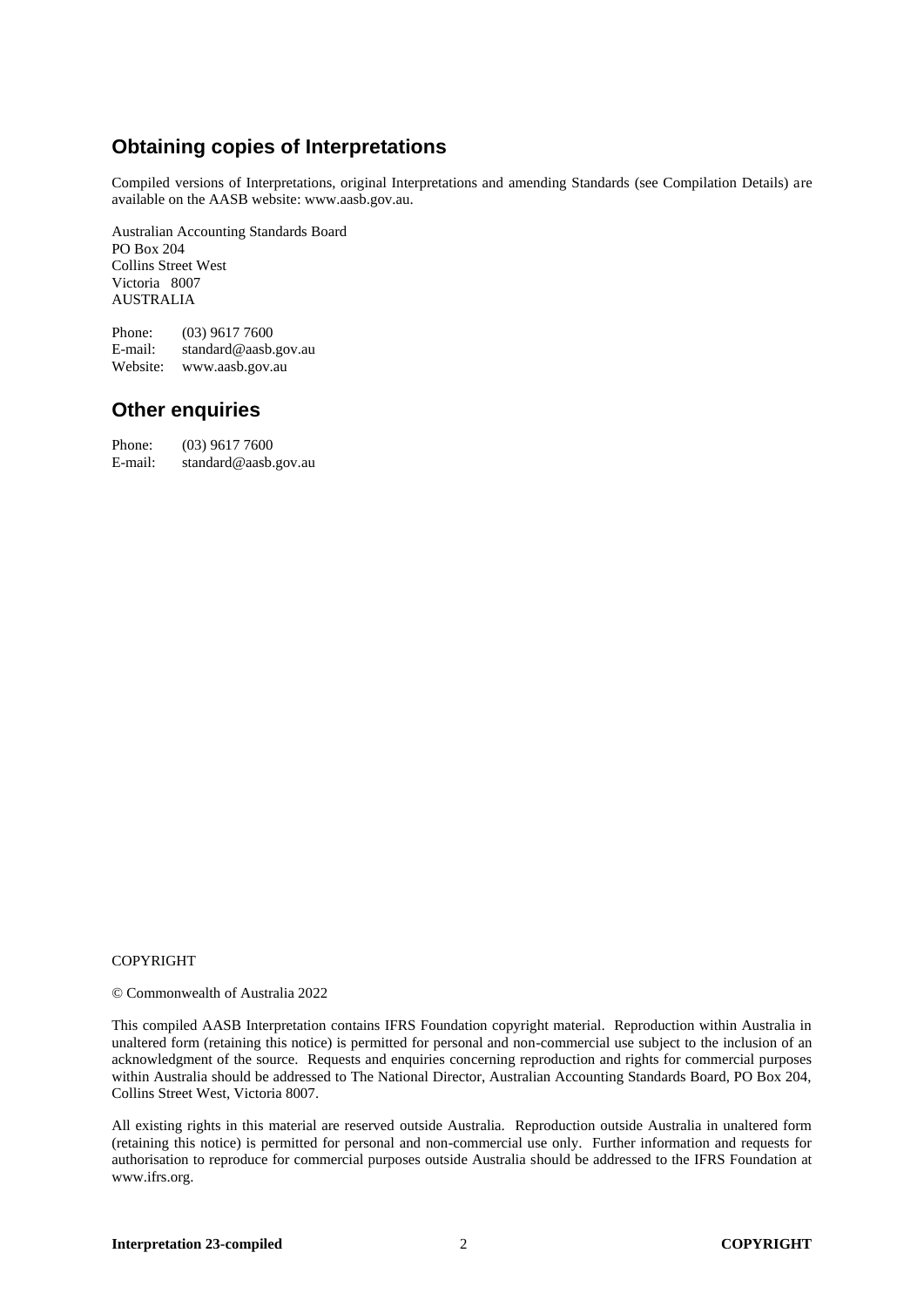#### **Contents**

#### COMPARISON WITH IFRIC 23

#### **AASB INTERPRETATION 23** *UNCERTAINTY OVER INCOME TAX TREATMENTS*

*from paragraph*

| <b>REFERENCES</b>                                                                                             |                  |
|---------------------------------------------------------------------------------------------------------------|------------------|
| <b>BACKGROUND</b>                                                                                             | 1                |
| <b>SCOPE</b>                                                                                                  | $\boldsymbol{4}$ |
| <b>ISSUES</b>                                                                                                 | 5                |
| <b>CONSENSUS</b>                                                                                              |                  |
| Whether an entity considers uncertain tax treatments separately                                               | 6                |
| <b>Examination by taxation authorities</b>                                                                    | 8                |
| Determination of taxable profit (tax loss), tax bases, unused tax losses, unused tax credits<br>and tax rates | 9                |
| <b>Changes in facts and circumstances</b><br><b>APPENDICES</b>                                                | 13               |
| A Application guidance                                                                                        |                  |
| <b>B</b> Effective date and transition                                                                        |                  |
| C Australian simplified disclosures for Tier 2 entities                                                       |                  |
| <b>ILLUSTRATIVE EXAMPLES</b>                                                                                  |                  |
| <b>COMPILATION DETAILS</b>                                                                                    |                  |
| <b>BASIS FOR CONCLUSIONS ON IFRIC 23</b>                                                                      |                  |

AASB Interpretation 23 *Uncertainty over Income Tax Treatments* (as amended) is set out in paragraphs 1 – 14 and Appendices A – C. Interpretations are listed in Australian Accounting Standard AASB 1048 *Interpretation of Standards* and AASB 1057 *Application of Australian Accounting Standards* sets out their application. In the absence of explicit guidance, AASB 108 *Accounting Policies, Changes in Accounting Estimates and Errors* provides a basis for selecting and applying accounting policies.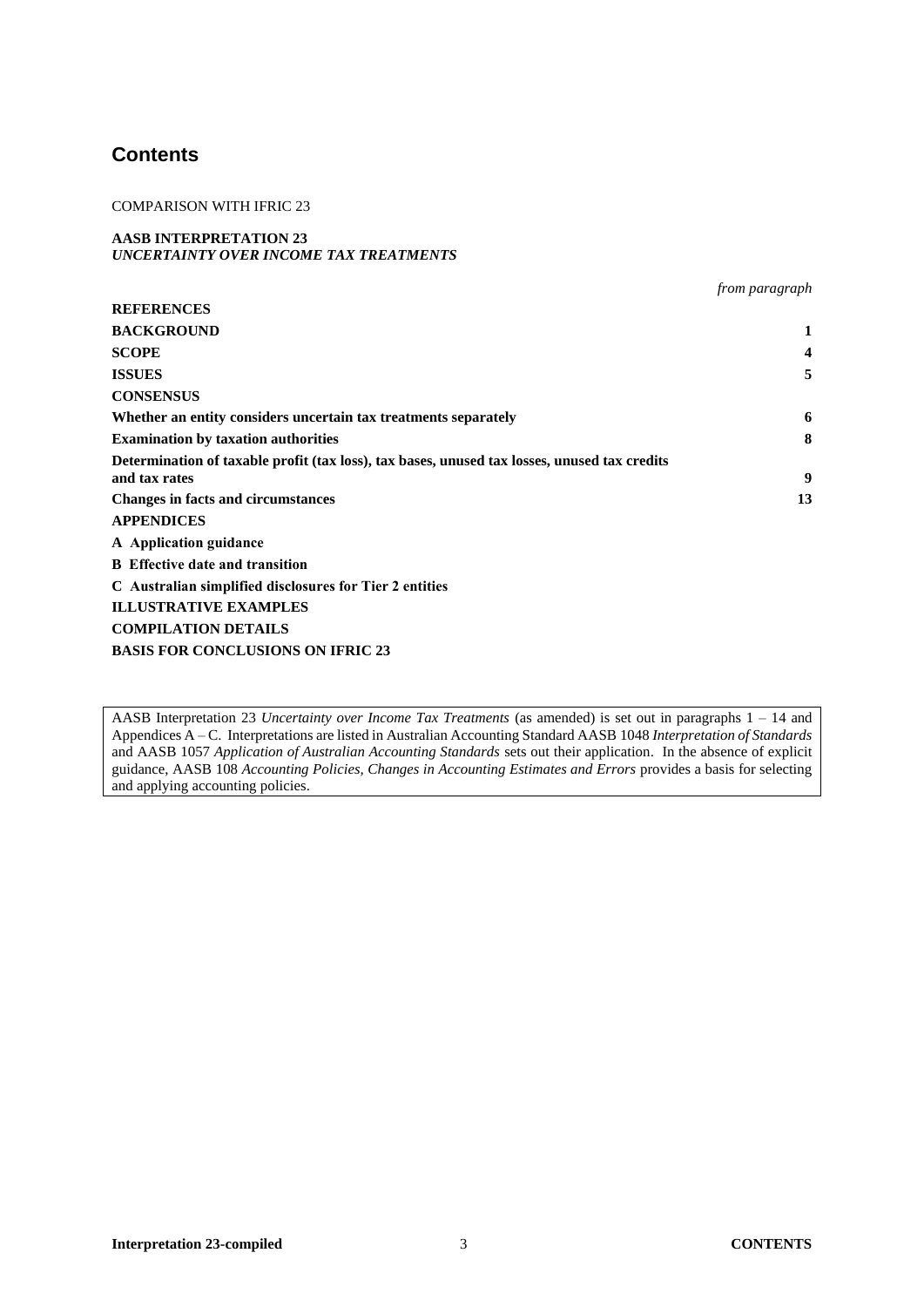# **Comparison with IFRIC 23**

AASB Interpretation 23 *Uncertainty over Income Tax Treatments* as amended incorporates Interpretation IFRIC 23 *Uncertainty over Income Tax Treatments* as issued and amended by the International Accounting Standards Board (IASB). Australian-specific paragraphs (which are not included in IFRIC 23) are identified with the prefix "Aus". Paragraphs that apply only to not-for-profit entities begin by identifying their limited applicability.

#### **Tier 1**

For-profit entities complying with AASB Interpretation 23 also comply with IFRIC 23.

Not-for-profit entities' compliance with IFRIC 23 will depend on whether any "Aus" paragraphs that specifically apply to not-for-profit entities provide additional guidance or contain applicable requirements that are inconsistent with IFRIC 23.

# **Tier 2**

Entities preparing general purpose financial statements under Australian Accounting Standards – Simplified Disclosures (Tier 2) will not be in compliance with IFRS Standards.

AASB 1053 *Application of Tiers of Australian Accounting Standards* explains the two tiers of reporting requirements.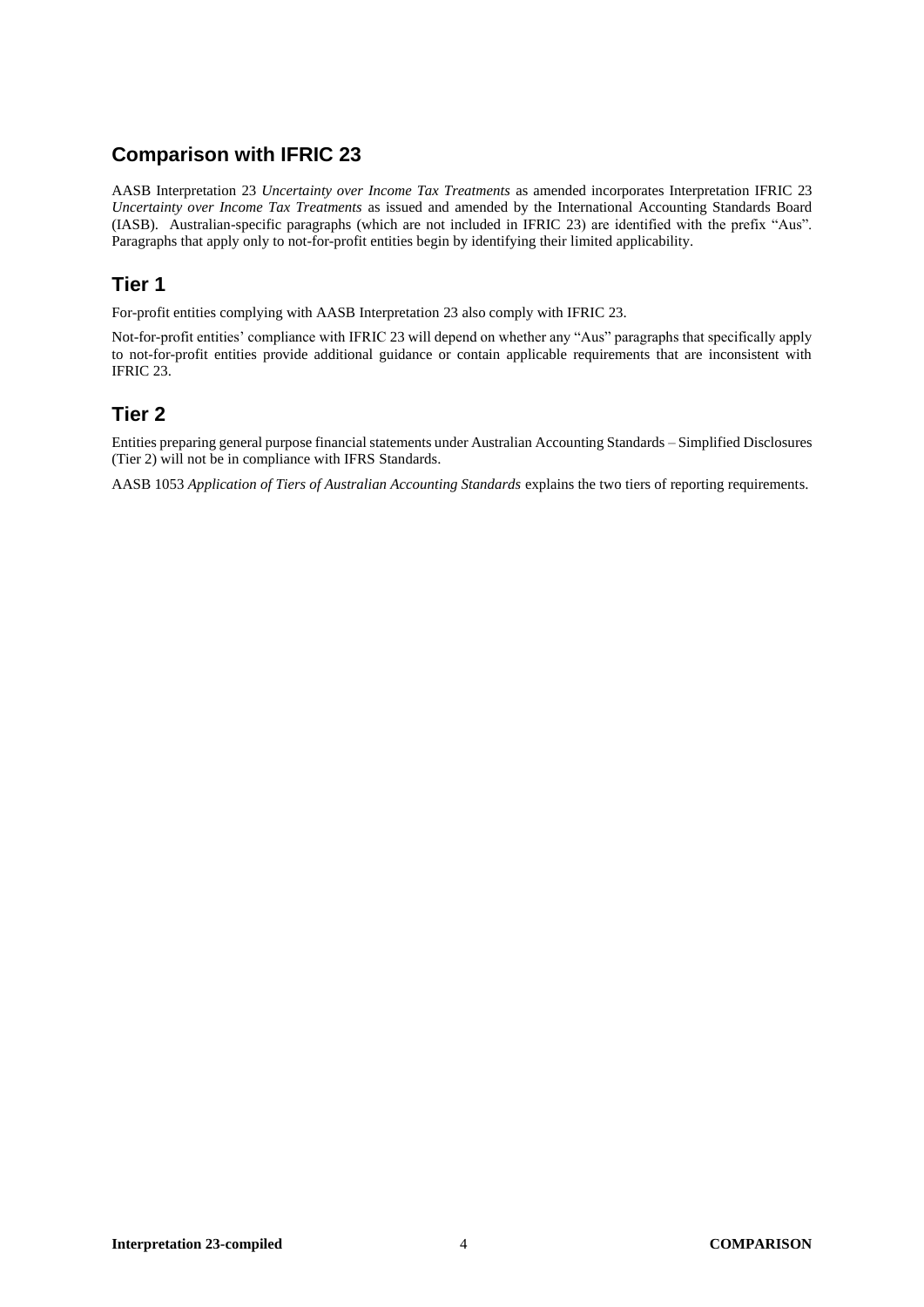#### **AASB Interpretation 23**

Interpretation 23 was issued in July 2017.

This compiled version of Interpretation 23 applies to annual periods beginning on or after 1 January 2022. It incorporates relevant amendments contained in other AASB pronouncements up to and including 20 December 2021 (see Compilation Details).

# **AASB Interpretation 23** *Uncertainty over Income Tax Treatments*

#### **References**

- AASB 101 *Presentation of Financial Statements*
- AASB 108 *Accounting Policies, Changes in Accounting Estimates and Errors*
- AASB 110 *Events after the Reporting Period*
- AASB 112 *Income Taxes*

#### **Background**

- 1 AASB 112 *Income Taxes* specifies requirements for current and deferred tax assets and liabilities. An entity applies the requirements in AASB 112 based on applicable tax laws.
- 2 It may be unclear how tax law applies to a particular transaction or circumstance. The acceptability of a particular tax treatment under tax law may not be known until the relevant taxation authority or a court takes a decision in the future. Consequently, a dispute or examination of a particular tax treatment by the taxation authority may affect an entity's accounting for a current or deferred tax asset or liability.
- 3 In this Interpretation:
	- (a) 'tax treatments' refers to the treatments used by an entity or that it plans to use in its income tax filings.
	- (b) 'taxation authority' refers to the body or bodies that decide whether tax treatments are acceptable under tax law. This might include a court.
	- (c) an 'uncertain tax treatment' is a tax treatment for which there is uncertainty over whether the relevant taxation authority will accept the tax treatment under tax law. For example, an entity's decision not to submit any income tax filing in a tax jurisdiction, or not to include particular income in taxable profit, is an uncertain tax treatment if its acceptability is uncertain under tax law.

#### **Scope**

4 This Interpretation clarifies how to apply the recognition and measurement requirements in AASB 112 when there is uncertainty over income tax treatments. In such a circumstance, an entity shall recognise and measure its current or deferred tax asset or liability applying the requirements in AASB 112 based on taxable profit (tax loss), tax bases, unused tax losses, unused tax credits and tax rates determined applying this Interpretation.

#### **Issues**

5 When there is uncertainty over income tax treatments, this Interpretation addresses:

- (a) whether an entity considers uncertain tax treatments separately;
- (b) the assumptions an entity makes about the examination of tax treatments by taxation authorities;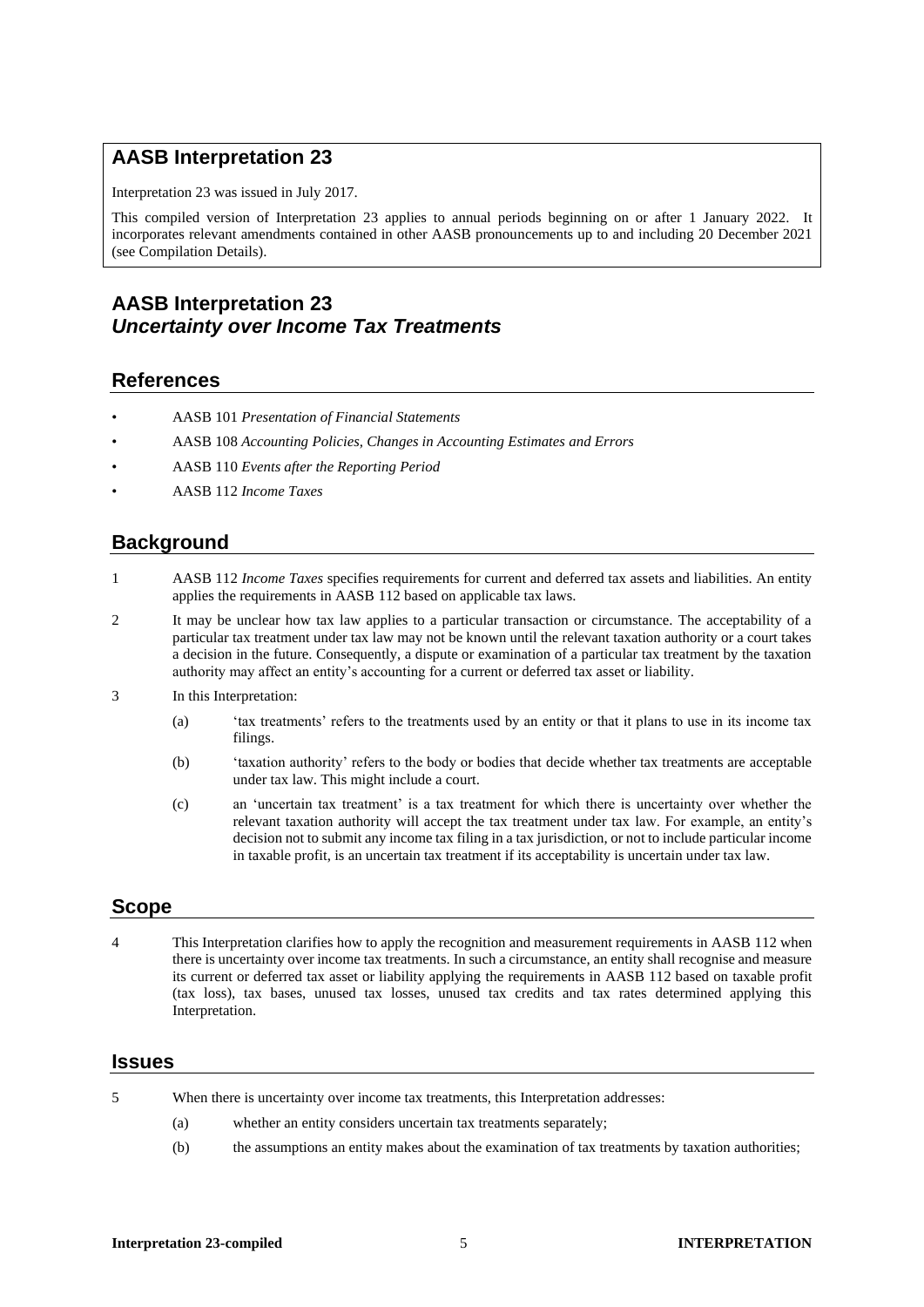- (c) how an entity determines taxable profit (tax loss), tax bases, unused tax losses, unused tax credits and tax rates; and
- (d) how an entity considers changes in facts and circumstances.

#### **Consensus**

#### **Whether an entity considers uncertain tax treatments separately**

- 6 An entity shall determine whether to consider each uncertain tax treatment separately or together with one or more other uncertain tax treatments based on which approach better predicts the resolution of the uncertainty. In determining the approach that better predicts the resolution of the uncertainty, an entity might consider, for example, (a) how it prepares its income tax filings and supports tax treatments; or (b) how the entity expects the taxation authority to make its examination and resolve issues that might arise from that examination.
- 7 If, applying paragraph 6, an entity considers more than one uncertain tax treatment together, the entity shall read references to an 'uncertain tax treatment' in this Interpretation as referring to the group of uncertain tax treatments considered together.

#### **Examination by taxation authorities**

8 In assessing whether and how an uncertain tax treatment affects the determination of taxable profit (tax loss), tax bases, unused tax losses, unused tax credits and tax rates, an entity shall assume that a taxation authority will examine amounts it has a right to examine and have full knowledge of all related information when making those examinations.

#### **Determination of taxable profit (tax loss), tax bases, unused tax losses, unused tax credits and tax rates**

- 9 An entity shall consider whether it is probable that a taxation authority will accept an uncertain tax treatment.
- 10 If an entity concludes it is probable that the taxation authority will accept an uncertain tax treatment, the entity shall determine the taxable profit (tax loss), tax bases, unused tax losses, unused tax credits or tax rates consistently with the tax treatment used or planned to be used in its income tax filings.
- 11 If an entity concludes it is not probable that the taxation authority will accept an uncertain tax treatment, the entity shall reflect the effect of uncertainty in determining the related taxable profit (tax loss), tax bases, unused tax losses, unused tax credits or tax rates. An entity shall reflect the effect of uncertainty for each uncertain tax treatment by using either of the following methods, depending on which method the entity expects to better predict the resolution of the uncertainty:
	- (a) the most likely amount—the single most likely amount in a range of possible outcomes. The most likely amount may better predict the resolution of the uncertainty if the possible outcomes are binary or are concentrated on one value.
	- (b) the expected value—the sum of the probability-weighted amounts in a range of possible outcomes. The expected value may better predict the resolution of the uncertainty if there is a range of possible outcomes that are neither binary nor concentrated on one value.
- 12 If an uncertain tax treatment affects current tax and deferred tax (for example, if it affects both taxable profit used to determine current tax and tax bases used to determine deferred tax), an entity shall make consistent judgements and estimates for both current tax and deferred tax.

#### **Changes in facts and circumstances**

- 13 An entity shall reassess a judgement or estimate required by this Interpretation if the facts and circumstances on which the judgement or estimate was based change or as a result of new information that affects the judgement or estimate. For example, a change in facts and circumstances might change an entity's conclusions about the acceptability of a tax treatment or the entity's estimate of the effect of uncertainty, or both. Paragraphs A1–A3 set out guidance on changes in facts and circumstances.
- 14 An entity shall reflect the effect of a change in facts and circumstances or of new information as a change in accounting estimate applying AASB 108 *Accounting Policies, Changes in Accounting Estimates and Errors*. An entity shall apply AASB 110 *Events after the Reporting Period* to determine whether a change that occurs after the reporting period is an adjusting or non-adjusting event.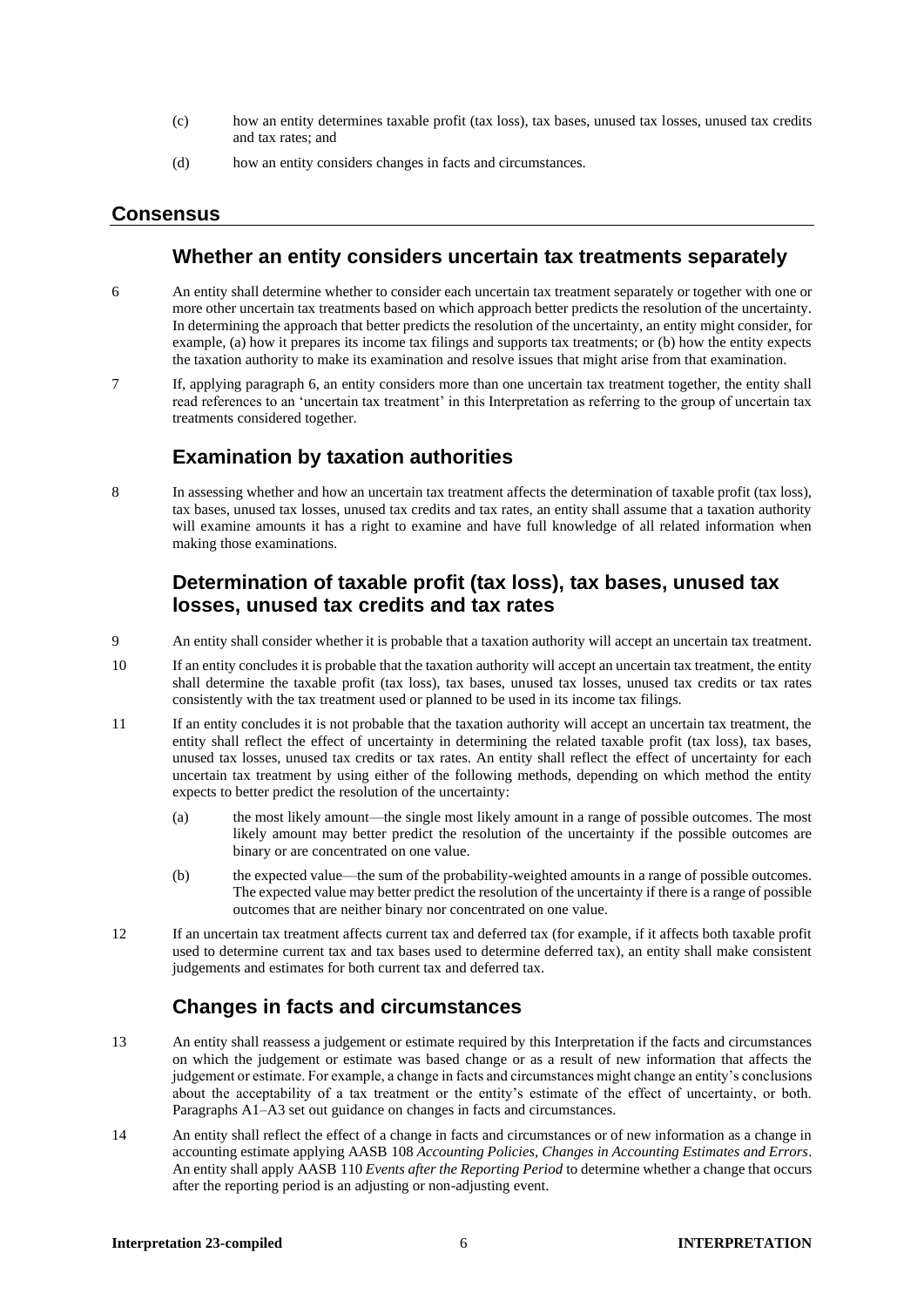# **Appendix A Application Guidance**

*This appendix is an integral part of AASB Interpretation 23 and has the same authority as the other parts of Interpretation 23.*

#### **Changes in facts and circumstances (paragraph 13)**

- A1 In applying paragraph 13 of this Interpretation, an entity shall assess the relevance and effect of a change in facts and circumstances or of new information in the context of applicable tax laws. For example, a particular event might result in the reassessment of a judgement or estimate made for one tax treatment but not another, if those tax treatments are subject to different tax laws.
- A2 Examples of changes in facts and circumstances or new information that, depending on the circumstances, can result in the reassessment of a judgement or estimate required by this Interpretation include, but are not limited to, the following:
	- (a) examinations or actions by a taxation authority. For example:
		- (i) agreement or disagreement by the taxation authority with the tax treatment or a similar tax treatment used by the entity;
		- (ii) information that the taxation authority has agreed or disagreed with a similar tax treatment used by another entity; and
		- (iii) information about the amount received or paid to settle a similar tax treatment.
	- (b) changes in rules established by a taxation authority.
	- (c) the expiry of a taxation authority's right to examine or re-examine a tax treatment.
- A3 The absence of agreement or disagreement by a taxation authority with a tax treatment, in isolation, is unlikely to constitute a change in facts and circumstances or new information that affects the judgements and estimates required by this Interpretation.

#### **Disclosure**

- A4 When there is uncertainty over income tax treatments, an entity shall determine whether to disclose:
	- (a) judgements made in determining taxable profit (tax loss), tax bases, unused tax losses, unused tax credits and tax rates applying paragraph 122 of AASB 101 *Presentation of Financial Statements*; and
	- (b) information about the assumptions and estimates made in determining taxable profit (tax loss), tax bases, unused tax losses, unused tax credits and tax rates applying paragraphs 125–129 of AASB 101.
- A5 If an entity concludes it is probable that a taxation authority will accept an uncertain tax treatment, the entity shall determine whether to disclose the potential effect of the uncertainty as a tax-related contingency applying paragraph 88 of AASB 112.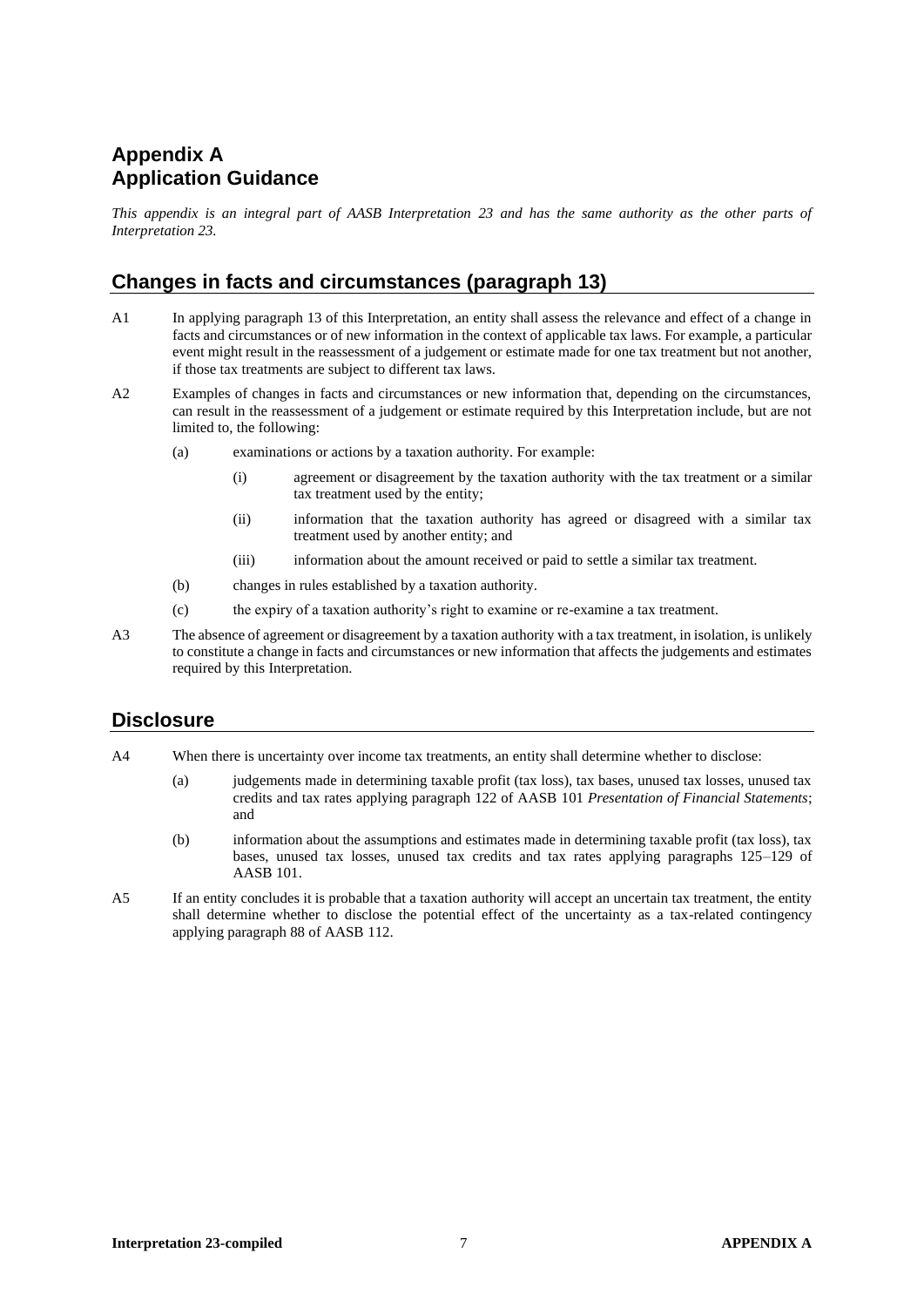# **Appendix B Effective date and transition**

*This appendix is an integral part of Interpretation 23 and has the same authority as the other parts of Interpretation 23.*

#### **Effective date**

B1 An entity shall apply this Interpretation for annual reporting periods beginning on or after 1 January 2019. Earlier application is permitted. If an entity applies this Interpretation for an earlier period, it shall disclose that fact.

#### **Transition**

B2 On initial application, an entity shall apply this Interpretation either:

- (a) retrospectively applying AASB 108, if that is possible without the use of hindsight; or
- (b) retrospectively with the cumulative effect of initially applying the Interpretation recognised at the date of initial application. If an entity selects this transition approach, it shall not restate comparative information. Instead, the entity shall recognise the cumulative effect of initially applying the Interpretation as an adjustment to the opening balance of retained earnings (or other component of equity, as appropriate). The date of initial application is the beginning of the annual reporting period in which an entity first applies this Interpretation.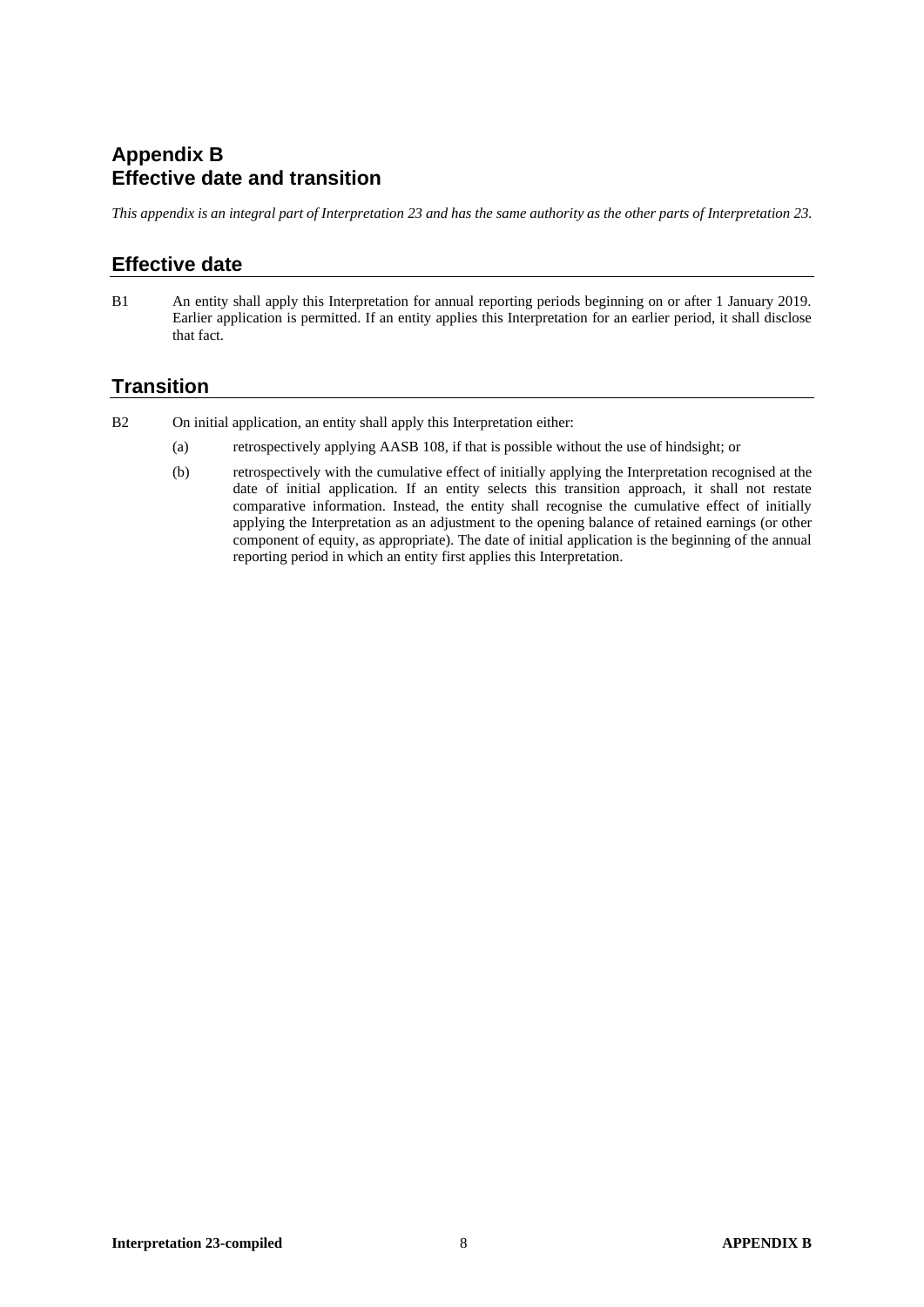# **Appendix C Australian simplified disclosures for Tier 2 entities**

*This appendix is an integral part of the Interpretation.*

**AusC1 Paragraphs A4 and A5 do not apply to entities preparing general purpose financial statements that apply AASB 1060** *General Purpose Financial Statements – Simplified Disclosures for For-Profit and Not-for-Profit Tier 2 Entities.*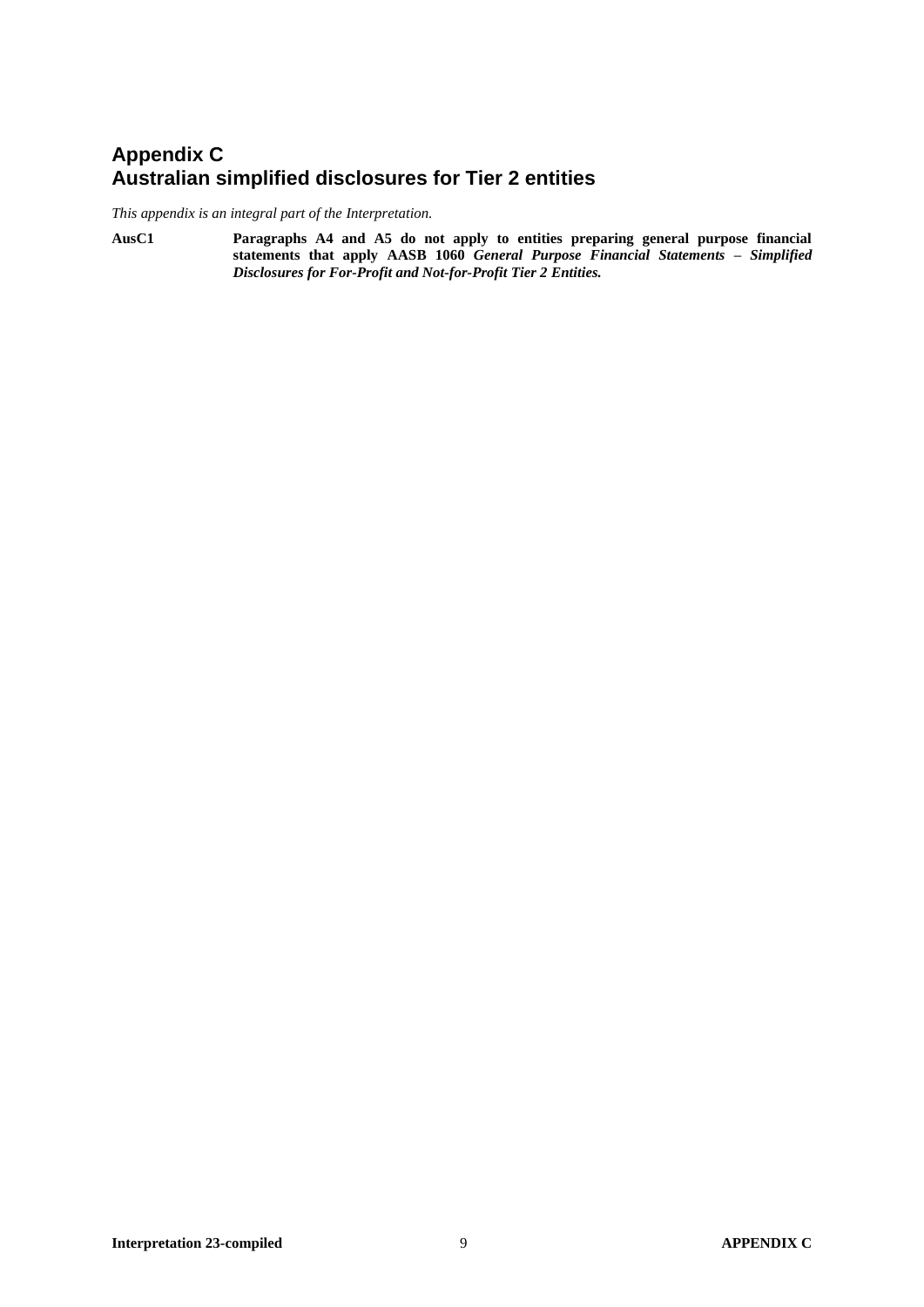#### **Illustrative examples**

*These examples accompany, but are not part of, Interpretation 23.*

IE1 These examples portray hypothetical situations illustrating how an entity might apply some of the requirements in Interpretation 23 based on the limited facts presented. In all the examples, as required by paragraph 8 of Interpretation 23, the entity has assumed that the taxation authority will examine amounts it has a right to examine and have full knowledge of all related information when making those examinations.

#### **Example 1—The expected value method is used to reflect the effect of uncertainty for tax treatments considered together**

- IE2 Entity A's income tax filing in a jurisdiction includes deductions related to transfer pricing. The taxation authority may challenge those tax treatments. In the context of applying AASB 112, the uncertain tax treatments affect only the determination of taxable profit for the current period.
- IE3 Entity A notes that the taxation authority's decision on one transfer pricing matter would affect, or be affected by, the other transfer pricing matters. Applying paragraph 6 of Interpretation 23, Entity A concludes that considering the tax treatments of all transfer pricing matters in the jurisdiction together better predicts the resolution of the uncertainty. Entity A also concludes it is not probable that the taxation authority will accept the tax treatments. Consequently, Entity A reflects the effect of the uncertainty in determining its taxable profit applying paragraph 11 of Interpretation 23.
- IE4 Entity A estimates the probabilities of the possible additional amounts that might be added to its taxable profit, as follows:

|           | Estimated additional<br>amount, CU(a) | Probability, % | Estimate of expected<br>value, CU |
|-----------|---------------------------------------|----------------|-----------------------------------|
| Outcome 1 |                                       | 5%             |                                   |
| Outcome 2 | 200                                   | 5%             | 10                                |
| Outcome 3 | 400                                   | 20%            | 80                                |
| Outcome 4 | 600                                   | 20%            | 120                               |
| Outcome 5 | 800                                   | 30%            | 240                               |
| Outcome 6 | 1,000                                 | 20%            | 200                               |
|           |                                       | 100%           | 650                               |

(a) In these Illustrative Examples, currency amounts are denominated in 'currency units' (CU)

- IE5 Outcome 5 is the most likely outcome. However, Entity A observes that there is a range of possible outcomes that are neither binary nor concentrated on one value. Consequently, Entity A concludes that the expected value of CU650 better predicts the resolution of the uncertainty.
- IE6 Accordingly, Entity A recognises and measures its current tax liability applying AASB 112 based on taxable profit that includes CU650 to reflect the effect of the uncertainty. The amount of CU650 is in addition to the amount of taxable profit reported in its income tax filing.

#### **Example 2—The most likely amount method is used to reflect the effect of uncertainty when recognising and measuring deferred tax and current tax**

IE7 Entity B acquires for CU100 a separately identifiable intangible asset that has an indefinite life and, therefore, is not amortised applying AASB 138 *Intangible Assets*. The tax law specifies that the full cost of the intangible asset is deductible for tax purposes, but the timing of deductibility is uncertain. Applying paragraph 6 of Interpretation 23, Entity B concludes that considering this tax treatment separately better predicts the resolution of the uncertainty.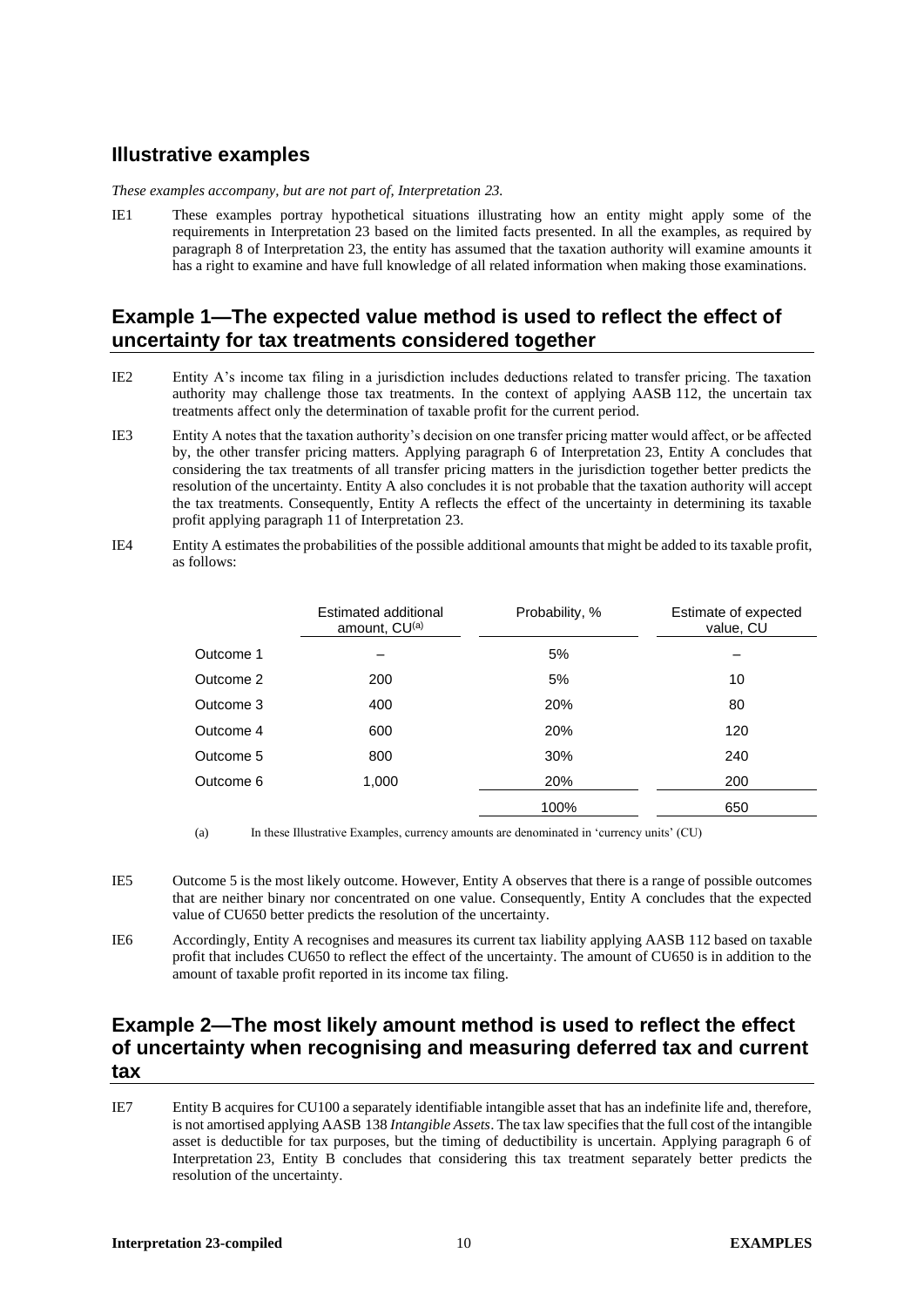- IE8 Entity B deducts CU100 (the cost of the intangible asset) in calculating taxable profit for Year 1 in its income tax filing. At the end of Year 1, Entity B concludes it is not probable that the taxation authority will accept the tax treatment. Consequently, Entity B reflects the effect of the uncertainty in determining its taxable profit and the tax base of the intangible asset applying paragraph 11 of Interpretation 23. Entity B concludes the most likely amount that the taxation authority will accept as a deductible amount for Year 1 is CU10 and that the most likely amount better predicts the resolution of the uncertainty.
- IE9 Accordingly, in recognising and measuring its deferred tax liability applying AASB 112 at the end of Year 1, Entity B calculates a taxable temporary difference based on the most likely amount of the tax base of CU90 (CU100 – CU10) to reflect the effect of the uncertainty, instead of the tax base calculated based on Entity B's income tax filing (CU0).
- IE10 Similarly, as required by paragraph 12 of Interpretation 23, Entity B reflects the effect of the uncertainty in determining taxable profit for Year 1 using judgements and estimates that are consistent with those used to calculate the deferred tax liability. Entity B recognises and measures its current tax liability applying AASB 112 based on taxable profit that includes CU90 (CU100 – CU10). The amount of CU90 is in addition to the amount of taxable profit included in its income tax filing. This is because Entity B deducted CU100 in calculating taxable profit for Year 1, whereas the most likely amount of the deduction is CU10.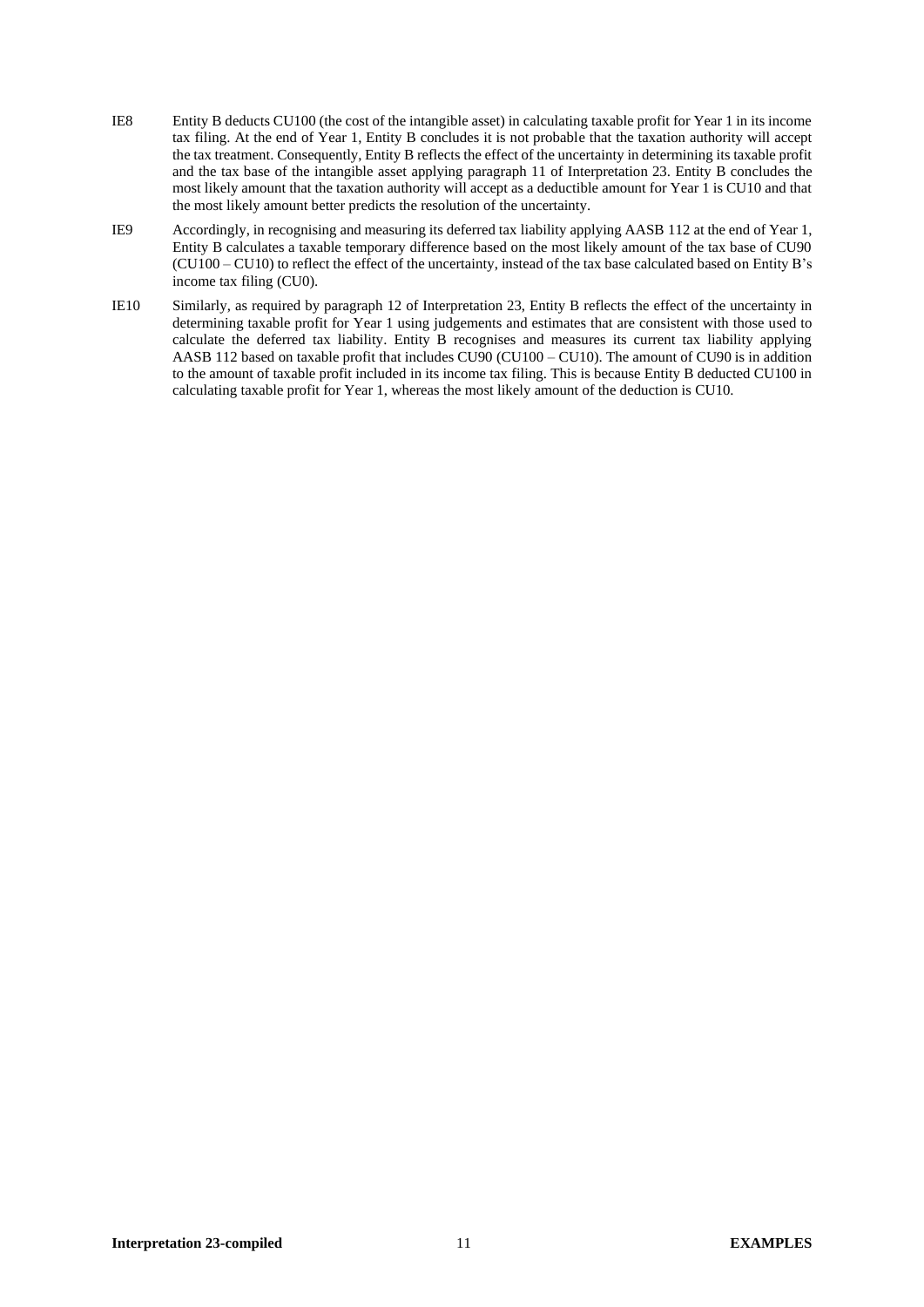# **Compilation details Accounting Standard Interpretation 23** *Uncertainty over Income Tax Treatments* **(as amended)**

#### *Compilation details are not part of Interpretation 23.*

This compiled Interpretation applies to annual periods beginning on or after 1 January 2022. It takes into account amendments up to and including 20 December 2021 and was prepared on 7 April 2022 by the staff of the Australian Accounting Standards Board (AASB).

This compilation is not a separate Interpretation issued by the AASB. Instead, it is a representation of Interpretation 23 (July 2017) as amended by other Accounting Standards, which are listed in the table below.

# **Table of pronouncements**

| <b>Pronouncement</b> | <b>Month/Date issued</b> | <b>Effective date</b><br>(annual periods<br>$\ldots$ on or after $\ldots$ ) | Application, saving or<br>transitional provisions |
|----------------------|--------------------------|-----------------------------------------------------------------------------|---------------------------------------------------|
| Interpretation 23    | Jul 2017                 | (beginning) 1 Jan 2019                                                      | see (a) below                                     |
| AASB 1060            | 6 Mar 2020               | (beginning) 1 Jul 2021                                                      | see (b) below                                     |
| AASB 2021-7          | 20 Dec 2021              | (beginning) 1 Jan 2022                                                      | see (c) below                                     |

(a) Entities may elect to apply this Interpretation to annual periods beginning before 1 January 2019.

(b) Entities may elect to apply this Standard to annual periods beginning before 1 July 2021.

(c) Entities may elect to apply this Standard to annual periods beginning before 1 January 2022.

# **Table of amendments**

| <b>Paragraph affected</b> | <b>How affected</b> | By  [paragraph/page]                      |
|---------------------------|---------------------|-------------------------------------------|
| Appendix C                | added<br>amended    | AASB 1060 [page 68]<br>  AASB 2021-7 [52] |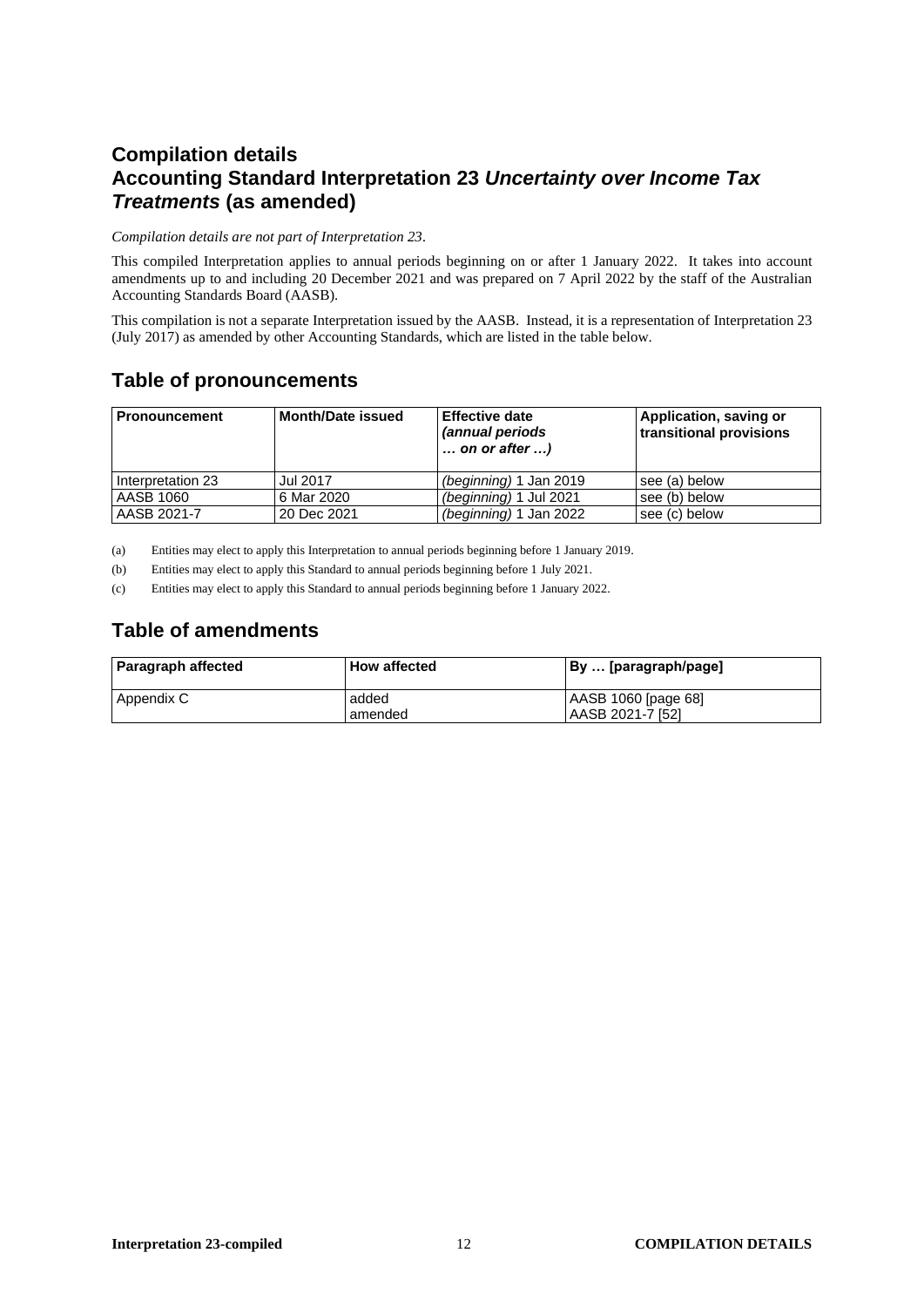#### **Basis for Conclusions on IFRIC 23**  *Uncertainty over Income Tax Treatments*

*This Basis for Conclusions accompanies, but is not part of, AASB Interpretation 23. An IFRIC Basis for Conclusions may be amended to reflect any additional requirements in the AASB Interpretation or AASB Accounting Standards.*

#### **Background**

- BC1 The Committee received a question asking when it is appropriate for entities to recognise a current tax asset if tax laws require entities to make payments in respect of a disputed tax treatment. In the circumstance the question described, the entity intended to appeal a tax ruling.
- BC2 IAS 12 *Income Taxes* includes requirements on recognition and measurement of tax assets and liabilities, but does not specify how to reflect uncertainty. The Committee observed that entities apply diverse reporting methods when the application of tax law is uncertain.
- BC3 Accordingly, in October 2015 the Committee published a draft Interpretation *Uncertainty over Income Tax Treatments* for public comment. It received 61 comment letters. The Committee considered the comments received in developing this Interpretation.

#### **Scope**

- BC4 The question that the Committee received related to a particular circumstance in which an entity is required to make a payment to a taxation authority in respect of a disputed income tax treatment. However, in discussing the issue, the Committee noted that a similar question could arise in other circumstances in which there is uncertainty over income tax treatments. Consequently, the Committee decided that the Interpretation should address the accounting for income taxes whenever tax treatments involve uncertainty that affects the application of IAS 12. Respondents to the draft Interpretation generally supported the scope that the Committee proposed.
- BC5 Uncertainty over income tax treatments may affect both current and deferred tax. For example, the timing of deductibility of the cost of an intangible asset under tax law may be uncertain and this may affect both taxable profit and the tax base of the asset, which in turn affects the determination of current and deferred tax respectively. The Committee decided to require a consistent approach to reflecting the effect of uncertainty for both current and deferred tax; therefore, the Interpretation applies in determining both current and deferred tax.
- BC6 The Committee developed the Interpretation as an interpretation of IAS 12, ie the requirements in the Interpretation add to, and complement, the requirements in IAS 12. The Committee decided not to expand the scope of the Interpretation to taxes or levies outside the scope of IAS 12 because it was concerned that a wider scope might create conflicts within IFRS Standards.

#### **Interest and penalties**

- BC7 IAS 12 does not explicitly refer to interest and penalties payable to, or receivable from, a taxation authority, nor are they explicitly referred to in other IFRS Standards.
- BC8 A number of respondents to the draft Interpretation suggested that the Interpretation explicitly include interest and penalties associated with uncertain tax treatments within its scope. Some said that entities account for interest and penalties differently depending on whether they apply IAS 12 or IAS 37 *Provisions, Contingent Liabilities and Contingent Assets* to those amounts.
- BC9 The Committee decided not to add to the Interpretation requirements relating to interest and penalties associated with uncertain tax treatments. Rather, the Committee noted that if an entity considers a particular amount payable or receivable for interest and penalties to be an income tax, then that amount is within the scope of IAS 12 and, when there is uncertainty, also within the scope of this Interpretation. Conversely, if an entity does not apply IAS 12 to a particular amount payable or receivable, then this Interpretation does not apply to that amount, regardless of whether there is uncertainty.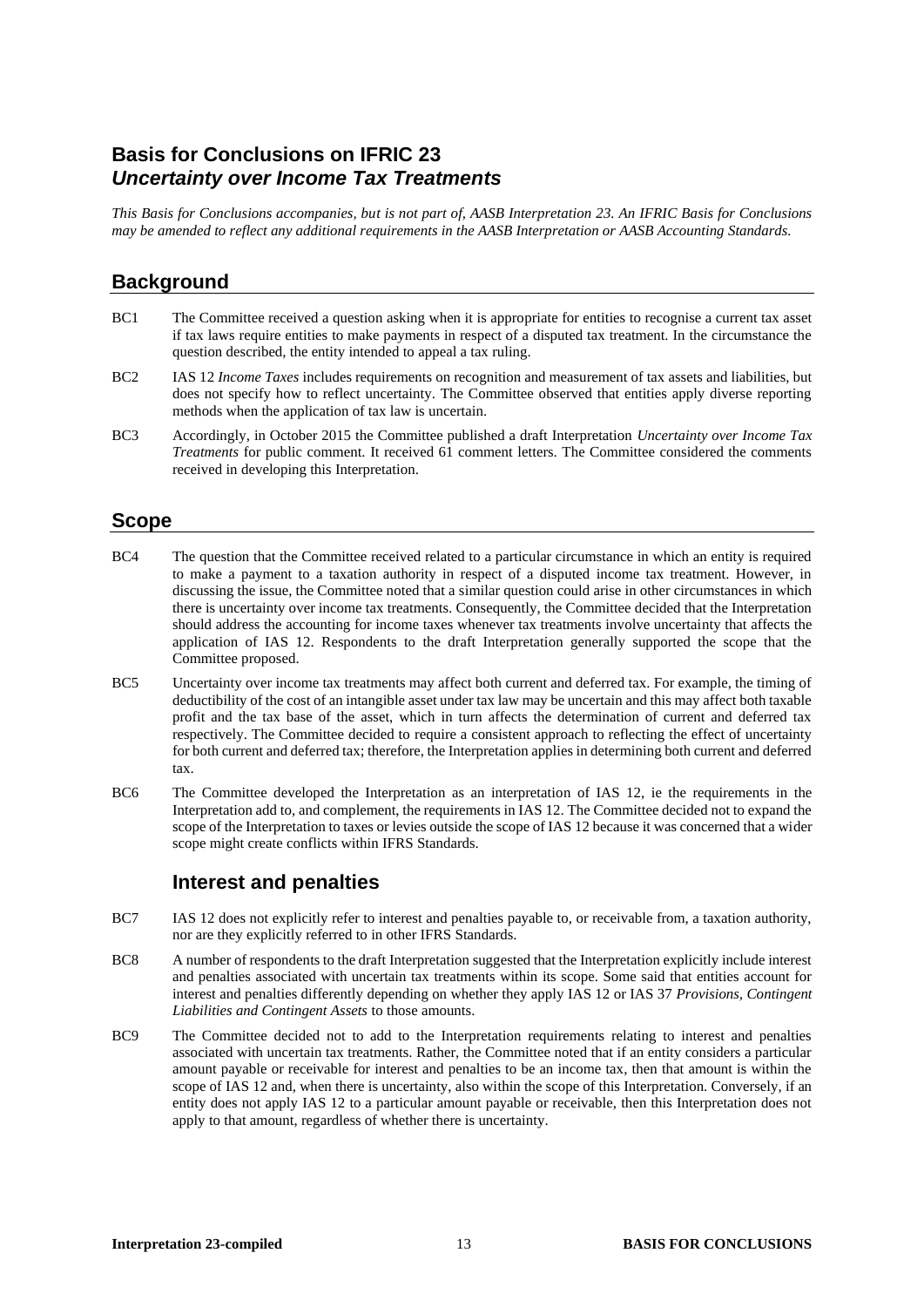#### **Consensus**

#### **Whether an entity considers uncertain tax treatments separately**

BC10 The amount of a tax asset or liability could be affected by whether an entity considers each uncertain tax treatment separately or together with one or more other uncertain tax treatments. Consequently, the Committee decided to include the requirement in paragraph 6 of the Interpretation in this respect. The Committee noted that an entity may need to use judgement in applying that requirement.

#### **Examination by taxation authorities**

- BC11 The Committee decided that an entity should assume a taxation authority will examine amounts it has a right to examine and have full knowledge of all related information. In making this decision, the Committee noted that paragraphs 46–47 of IAS 12 require an entity to measure tax assets and liabilities based on tax laws that have been enacted or substantively enacted.
- BC12 A few respondents to the draft Interpretation suggested that an entity consider the probability of examination, instead of assuming that an examination will occur. These respondents said such a probability assessment would be particularly important if there is no time limit on the taxation authority's right to examine income tax filings.
- BC13 The Committee decided not to change the examination assumption, nor create an exception to it for circumstances in which there is no time limit on the taxation authority's right to examine income tax filings. Almost all respondents to the draft Interpretation supported the examination assumption. The Committee also noted that the assumption of examination by the taxation authority, in isolation, would not require an entity to reflect the effects of uncertainty. The threshold for reflecting the effects of uncertainty is whether it is probable that the taxation authority will accept an uncertain tax treatment. In other words, the recognition of uncertainty is not determined based on whether a taxation authority examines a tax treatment.

#### **Determination of taxable profit (tax loss), tax bases, unused tax losses, unused tax credits and tax rates**

#### **When to reflect the effect of uncertainty**

- BC14 Paragraph 24 of IAS 12 requires the recognition of deferred tax assets to the extent that it is probable that an entity will be able to use deductible temporary differences against taxable profit. The objective of IAS 12 also refers to a probable threshold in the context of deferred tax. In addition, although IAS 12 does not include an explicit recognition threshold for current tax, paragraph 14 of IAS 12 implies that a probable threshold applies to current tax assets arising from a tax loss.
- BC15 Consequently, the Committee decided that an entity should reflect the effect of uncertainty in accounting for current and deferred tax when the entity concludes it is not probable that the taxation authority will accept an uncertain tax treatment (and thus, it is probable that the entity will receive or pay amounts relating to the uncertain tax treatment).
- BC16 The Committee concluded that setting this explicit threshold for the recognition of the effect of uncertainty will increase comparability among entities and reduce some of the costs of measurement.

#### **How to reflect the effect of uncertainty**

- BC17 To reflect the effect of uncertainty, the Committee decided that an entity should use the expected value or the most likely amount, whichever method better predicts the resolution of the uncertainty. This approach is similar to the approach used in IFRS 15 *Revenue from Contracts with Customers* to estimate the amount of variable consideration in a revenue contract.
- BC18 The Committee considered whether to permit or require the use of a third measurement method, such as a 'cumulative-probability approach' (ie the measurement method used to reflect uncertainty over income tax treatments in US Generally Accepted Accounting Principles). The Committee observed that the inclusion of a third method would have complicated the judgements that need to be made in applying the Interpretation. This is because an entity would have had to assess which of three measurement methods best predicts the resolution of the uncertainty. The Committee also noted that IFRS Standards do not use the cumulativeprobability approach, whereas the expected value and the most likely amount are used elsewhere in the Standards. Including a measurement method not used elsewhere in the Standards might have reduced comparability.